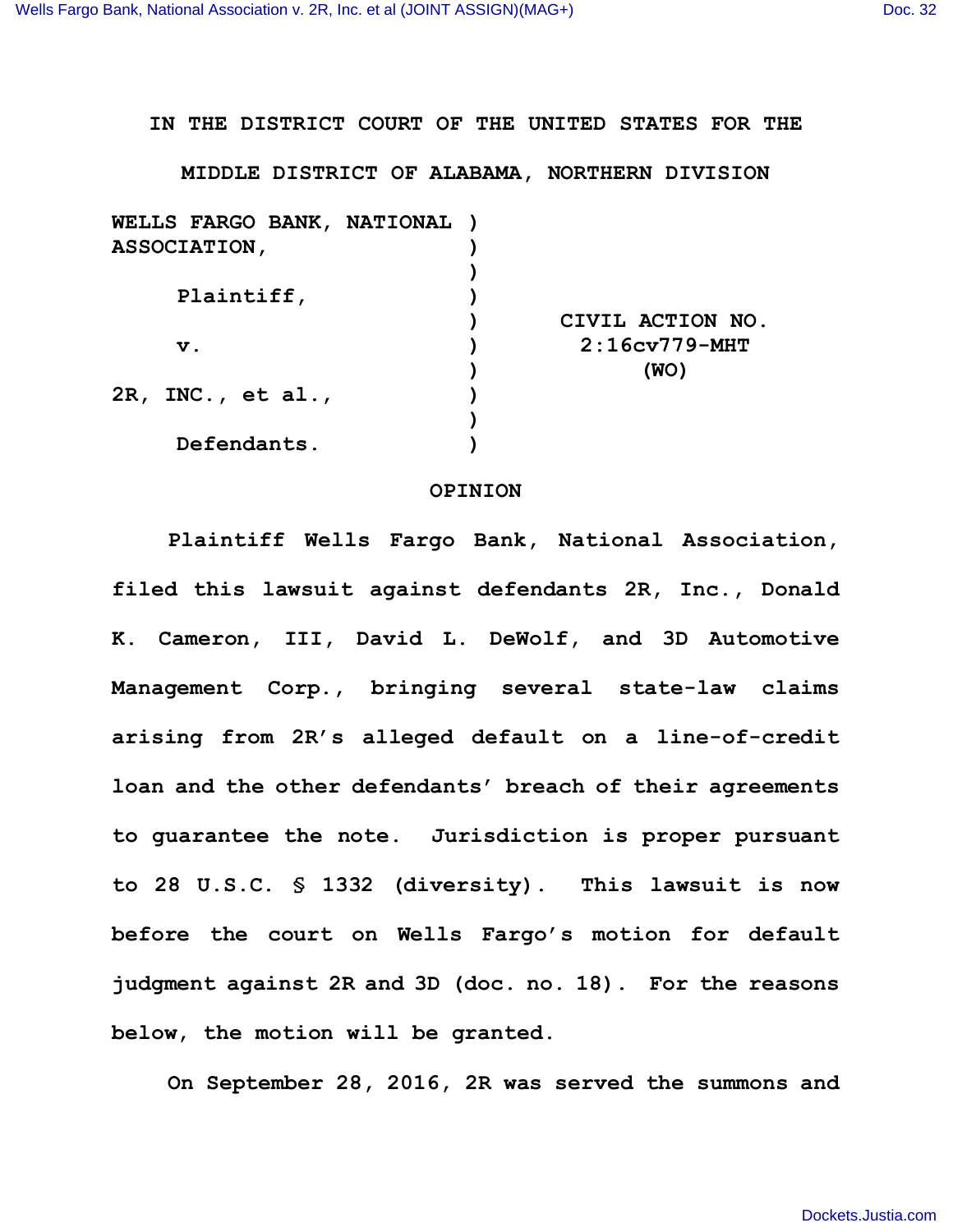**complaint by certified mail, as evidenced by the return on service filed with the court (doc. no. 5). On October 4, 2016, 3D was served the summons and complaint via certified mail, as evidenced by the return on service filed with the court (doc. no. 6). More than 21 days have passed since 2R and 3D were served with the summons and complaint. Neither 2R nor 3D have responded to the complaint by filing an answer or other responsive pleading within the time specified by Fed. R. Civ. P. 12(a)(1).** 

**Wells Fargo applied for entry of default against both defendants on November 28, 2016, and the clerk of court entered the requested default against each on December 2, 2016. Also, on November 28, 2016, Wells Fargo filed the instant motion for default judgment. In the motion, the bank requests entry of a judgment in the aggregate amount of not less than \$ 372,016.13, with additional prejudgment interest from and after September 23, 2016, post-judgment interest, and such other relief as the**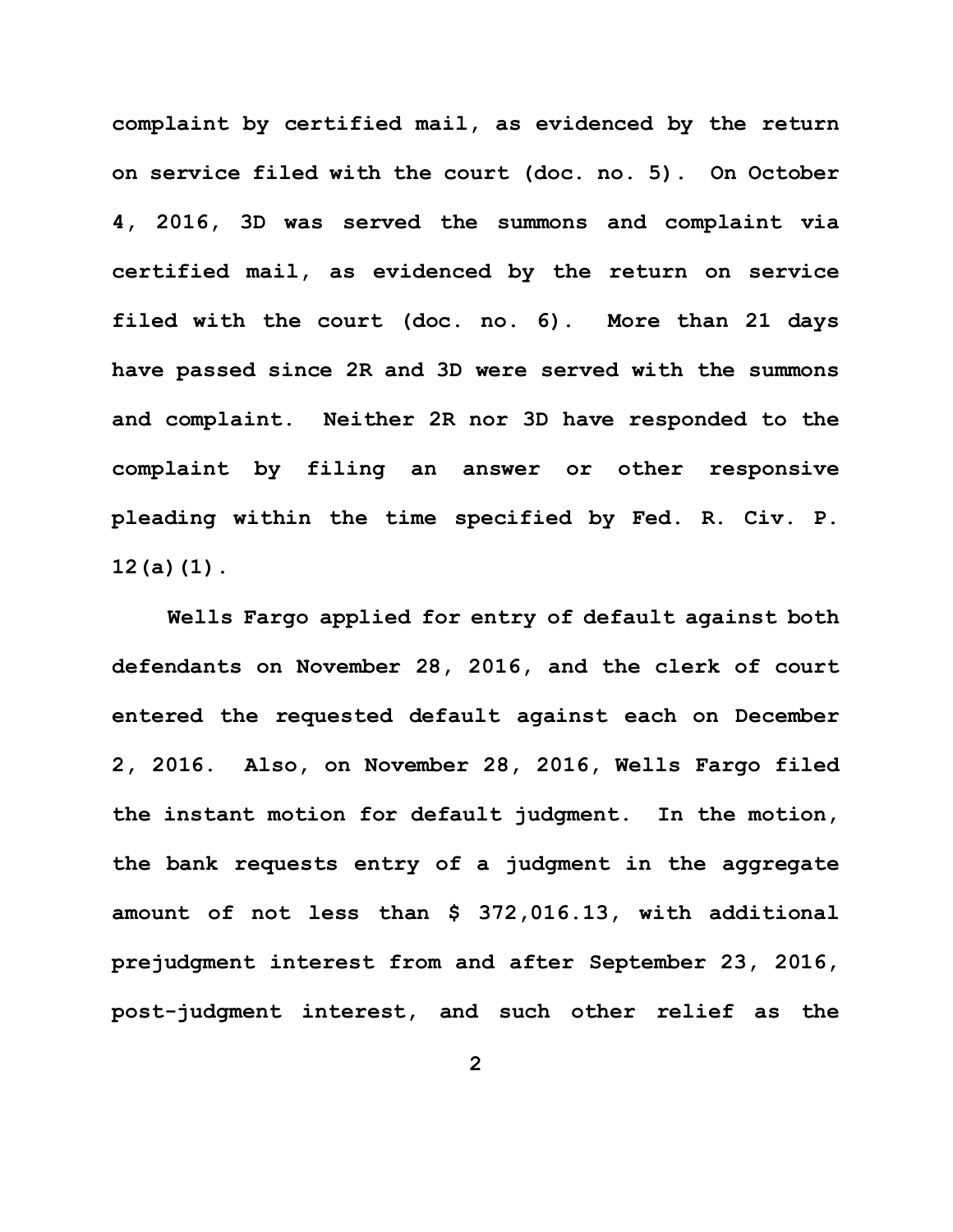**court deems appropriate and just. The amount sought includes the principal amount on the defaulted loan, plus accrued interest, late fees, and attorneys' fees.** 

**Attached to the motion for default judgment are Wells Fargo's loan agreement with 2R, its guarantor agreements with 3D and others, its security agreements with 2R and 3D, the UCC-1 Financing Statements that it filed to perfect its security interests in 2R's and 3D's property, and its demand letter to 2R and 3D. Also attached to the motion is the declaration of Matthew Norment, a loan adjuster for Wells Fargo. Norment states: "As of September 7, 2016, the outstanding indebtedness due under the Note and Guaranties is \$ 372,016.13. This debt consists, in part, of \$ 353,978.66 in outstanding and unpaid principal, \$ 17,199.92 in accrued and unpaid interest, and \$ 837.55 in late fees." Norment Declaration (doc. no. 18-1) at 6. He further states that, pursuant to the loan documents, 2R and 3D are obligated to pay Wells Fargo all costs it incurs in**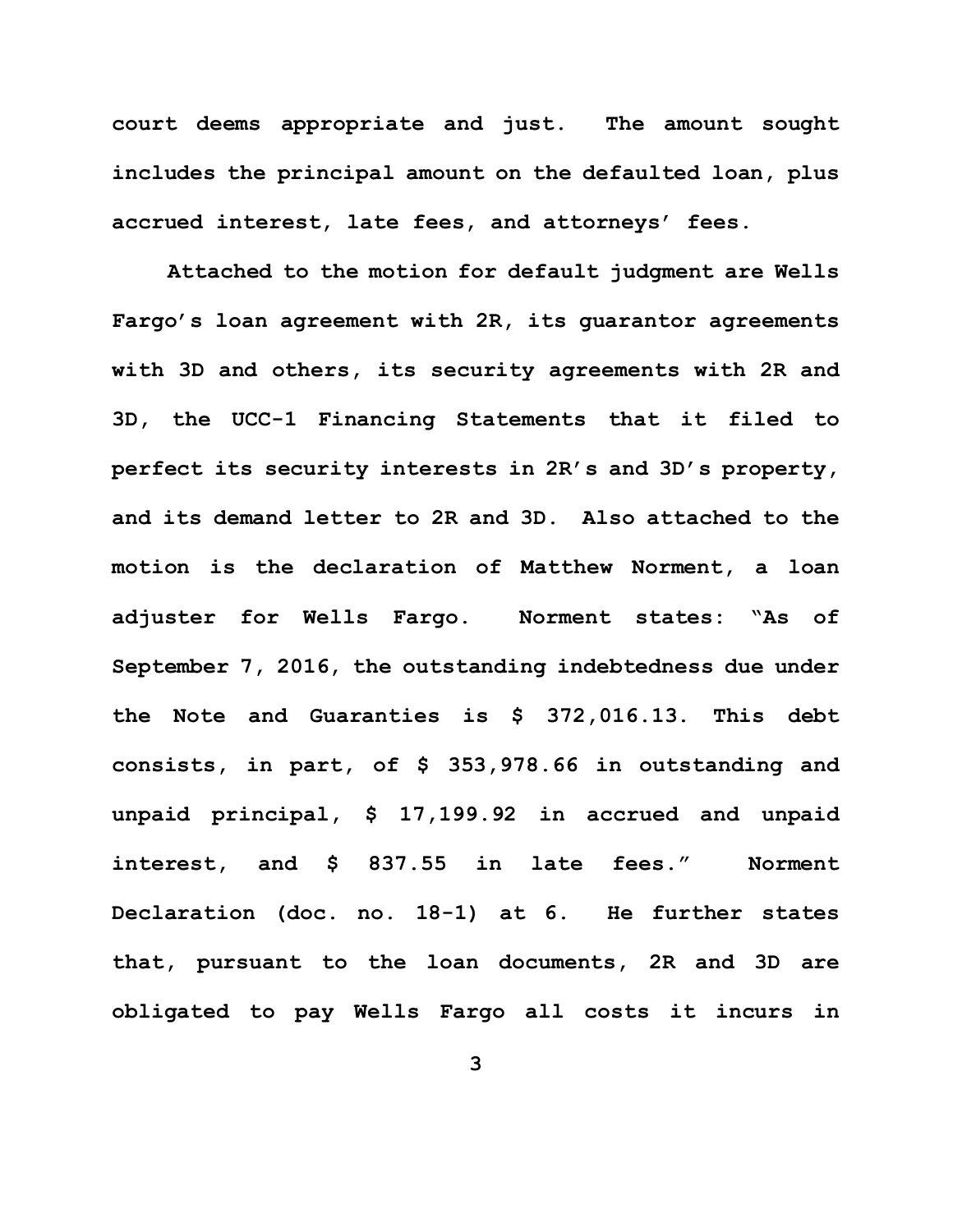**enforcing its rights in collecting the outstanding indebtedness under the loan documents, including but not limited to attorneys' fees, costs of collection, and court costs. However, he does not provide a figure for those expenses.**

**On December 5, 2016, the court ordered that the parties show cause, if any there be, in writing by December 19, 2016, as to why the motion for default judgment should not be granted. Order (doc. no. 22). In a follow-up notice entered on December 7, 2016 (doc. no. 24), the court informed both defendants that, "if they fail to respond to the motion within the time allowed, judgment will be entered against them as requested in the motion." The December 19th deadline has come and gone, but 2R and 3D have yet to show cause why judgment should not be entered against them.** 

**As detailed in the factual background discussed above, both 2R and 3D were served with the summons and complaint; failed to respond to the complaint within the**